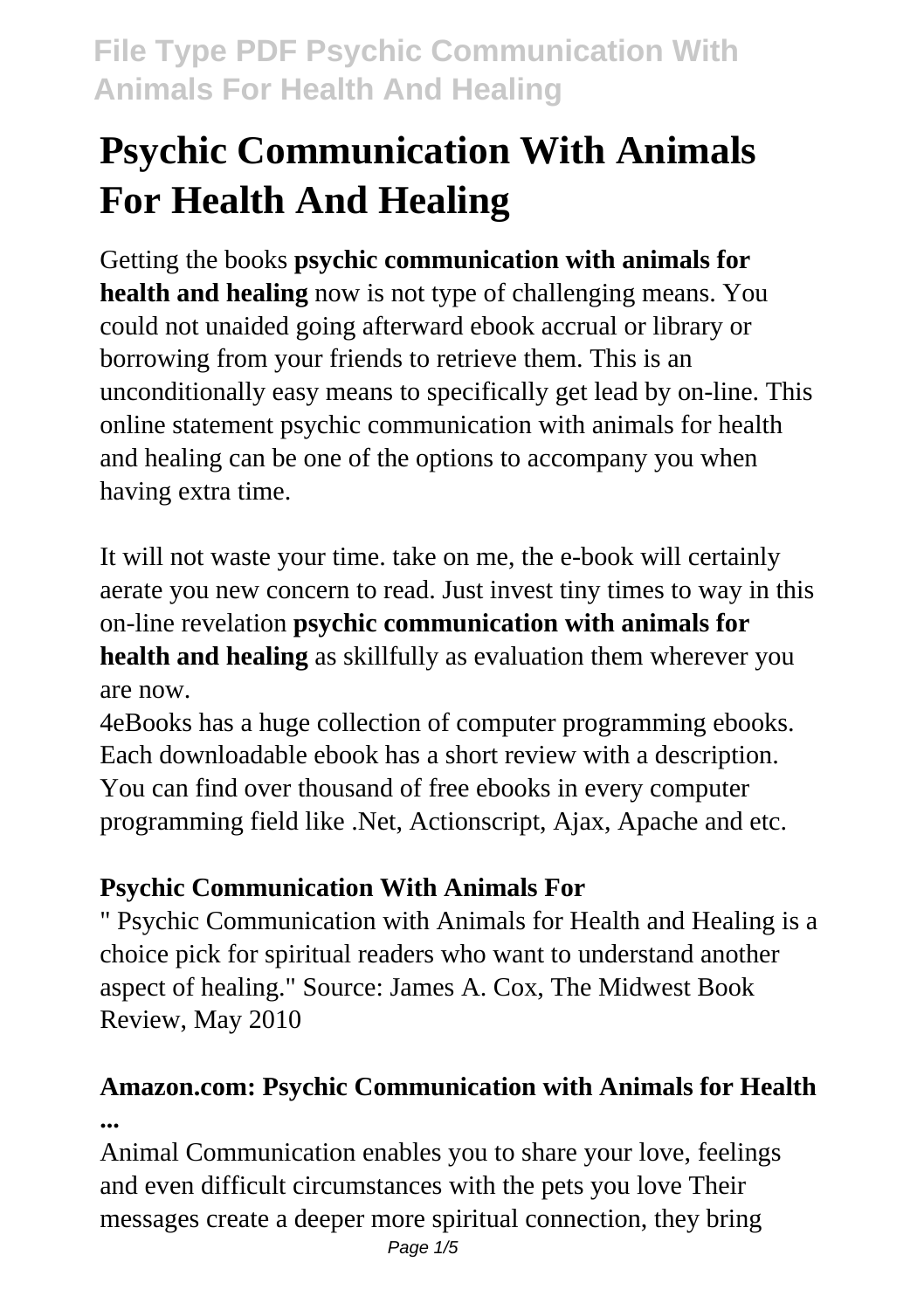peace of mind and strengthen your bonds of love

#### **Karen Anderson - Animal Communicator & Psychic Medium**

Psychic communication with animals takes patience and practice, and the rewards go well beyond the beautiful bridge of understanding between human and non-human animals. Animal communication is a practice of connecting with our intuition, which offers us a view to the spiritual dimension that connects us to all beings and life on the planet, as well as a bridge to transcend time and space.

#### **What is Animal Communication? - Psychic Source**

Here are some tips to begin build your psychic communication with animals: Identify your psychic type– It can be extremely helpful to learn HOW you uniquely 'hear'. Not everyone 'hears a voice in her head' (classic telepathy or 'Clairaudience" through the 5th chakra).

#### **How to have a psychic connection with your pet: Animal ...**

Individuals who have the ability to communicate with animals seem to be more commonplace today. Whether these people are called pet psychics, animal whisperers or animal communicators, they have one thing in common. They all use intuition, empathy and telepathy to receive information beyond the bark, growl, purr or hiss.

#### **Animal Comunication | Pet Communication - Psychic Library**

Using our own intuition and guidance we can communicate with our counterparts in healing ourselves, them, and our planet." Irene Watson, Reader Views, August 2010 "Psychic Communication with Animals for Health and Healing is a choice pick for spiritual readers who want to understand another aspect of healing."

#### **Psychic Communication with Animals for Health and Healing**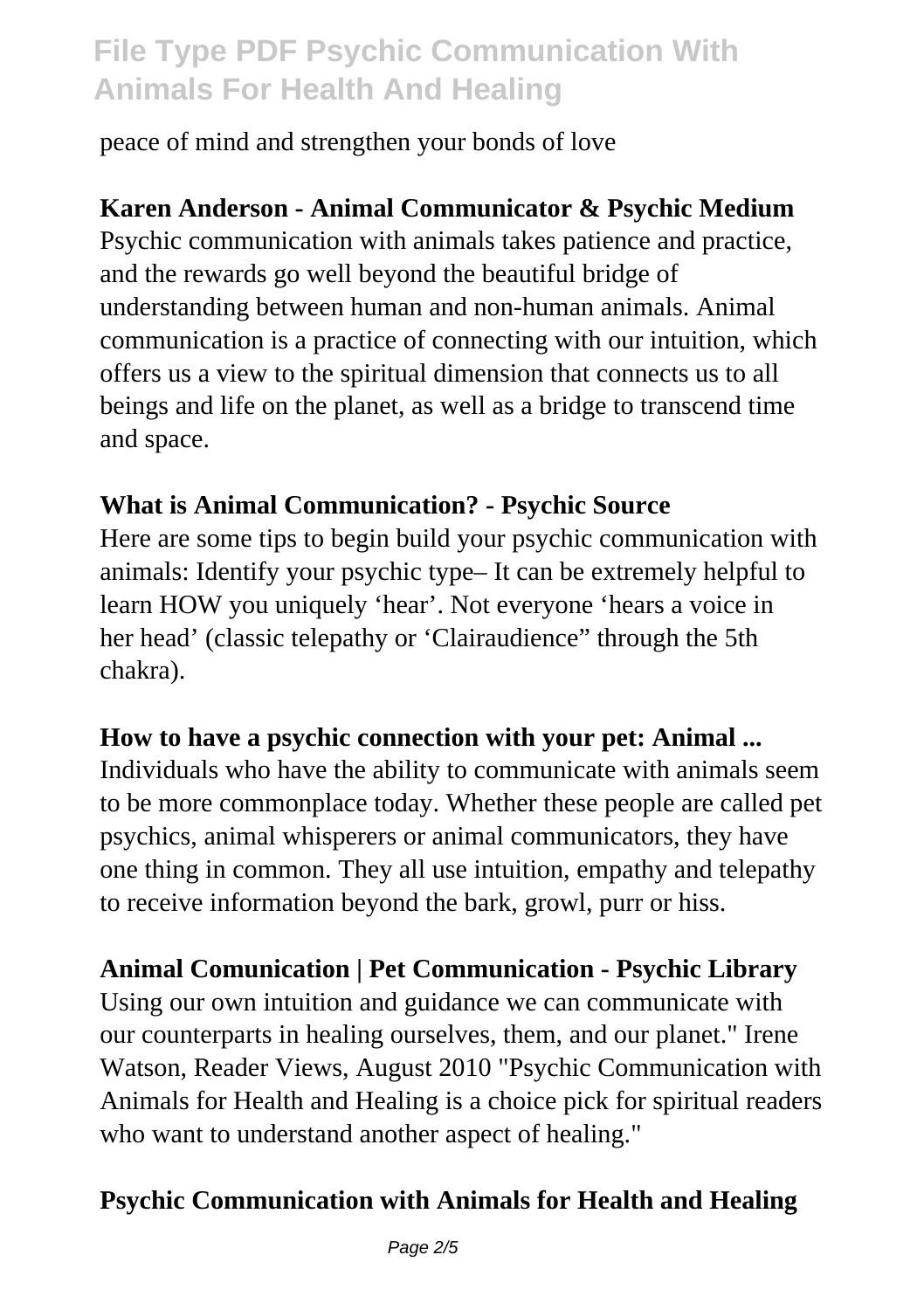**...**

During an animals communication / pet psychic session if you are interested or if I feel it is necessary for you and your pet, I will address the foundations for learning telepathy. I believe that the human and the animal relationship are dependent upon one another. I call this "The Law of Empathy".

#### **Animal Communication - The Pet Psychic**

Telepathic communication with animals is joyful, rewarding, heartwarming and simple. In this workshop, you will learn the basics of telepathic communication. Your innate abilities will awaken through discussion, exercises, and practice, practice, practice. At the onset, you will learn how to quiet your mind using guided exercises.

### **Home | Latifa Meena Animal Psychic & Communicator ...**

What is Psychic Animal Communication?Interspecies communication is a unique opportunity for learning, clarity and healing. Through direct two-way information exchange, we increase mutual understanding and can work towards resolution of issues in our relationships with other beings.

#### **Telepathic Animal Communication | Animal Spirit**

She is author of 3 books, "The Complete Idiot's Guide to Pet Psychic Communication", "Untamed Voices" and "Animal Communication Boot Camp." Debbie is dedicated to helping people "hear" their animals, and has an online Animal Communication Course that anyone can take to learn to communicate with their animals on a deeper level or to some day use those skills professionally.

### **HOME | animaltelepathy**

Charles Peden is a gifted psychic medium and animal communicator who can connect you with your animal companions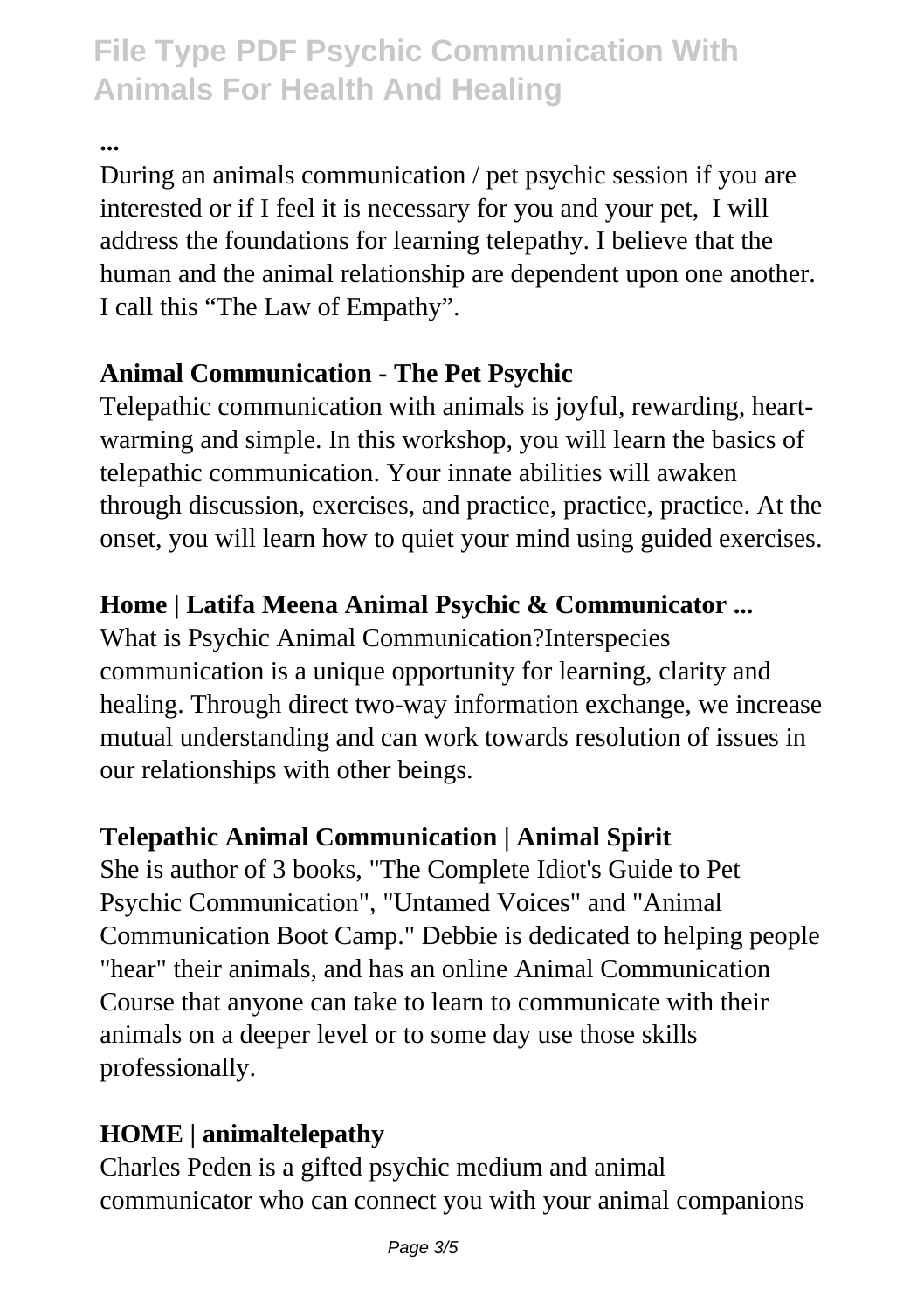living and or passed, and with the spirits of your ancestors and loved ones. If seeking a connection with an animal or loved one in spirit, seek no further. Peden provides his services worldwide over the phone, via Skype and in person.

#### **Home | Charles Peden**

Mari is an award winning Psychic Medium and Animal Communicator. She has been seeing spirit all her life and starting seeing angels at the age of 4. Mari has clients from all over the world who rely on her for her compassionate insightful connections with past loved ones as well as connections with their pets.

#### **Animal Communicators - Psychic**

How to communicate with your pets - Duration: 28:41. Terri Steuben 169,309 views. ... Animal Communicator / The Pet Psychic Introduces Her Animals - Duration: 14:55. The Pet Psychic 28,036 views.

#### **Pets See A Pet Psychic**

Animal Communication, specifically Telepathic communication is a way of exchanging information using pictures, thoughts, words, and feelings that flow between the minds of animals and humans. As with any meaningful conversation the key is to listen and to open your heart and mind to receive the messages your animal friend sends during the conversation.

#### **Animal Communicator, Pet Psychic Debbie ... - Listen2Animals**

Animal Communication Sessions by phone and in-person so you can talk with your animal family in "real-time" about all aspects of their lives whether physical, emotional, behavioral, or spiritual. I communicate with animals who are alive or In Spirit. I also offer Senior Animal and Pet Loss/Grief Support and Counseling.